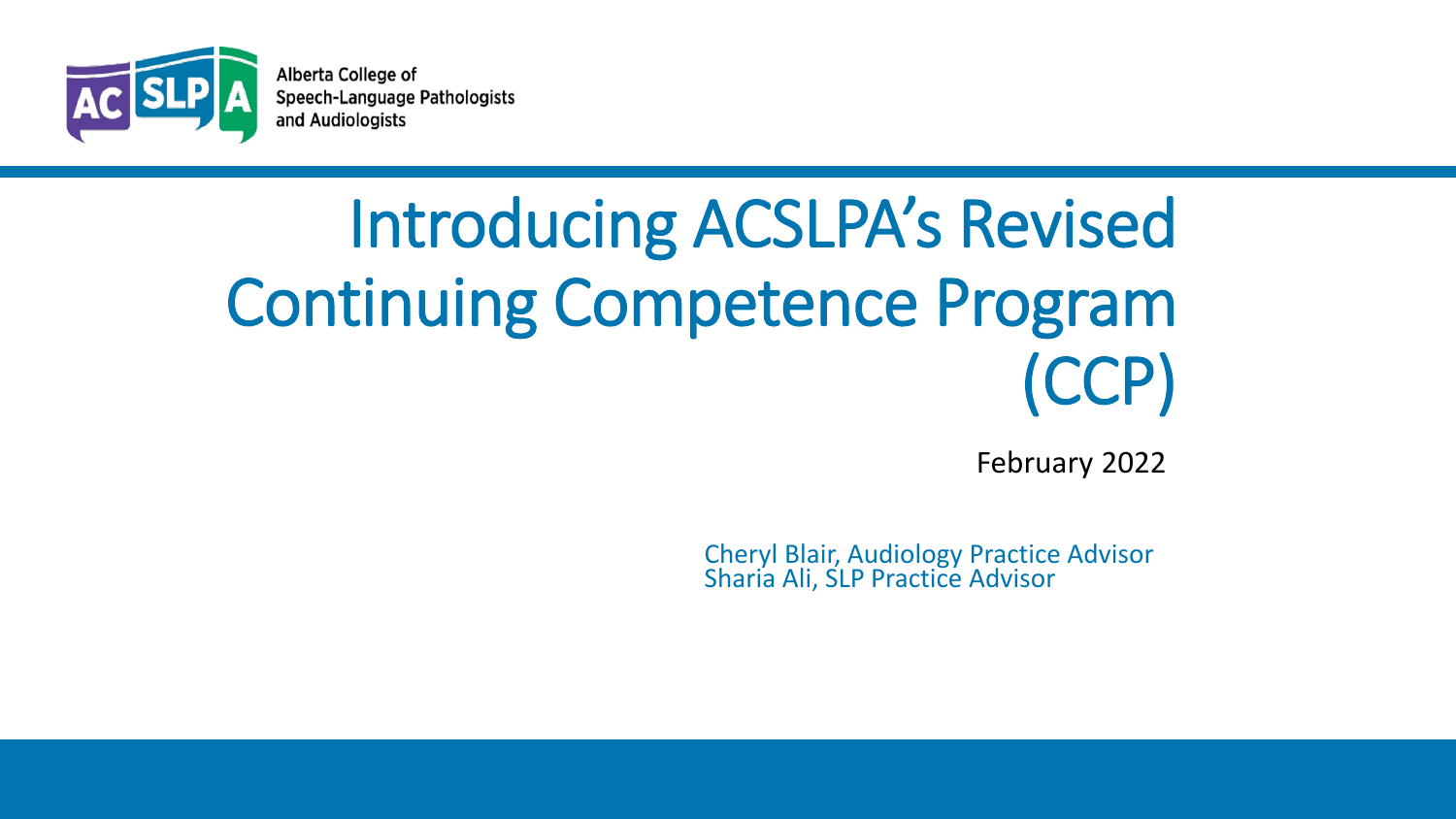## Agenda



Outline reasons for revising the CCP

Provide the framework for the revised CCP

2

Outline the new CCP requirements for regulated members

3

4

Highlight the timeline for implementation of the CCP

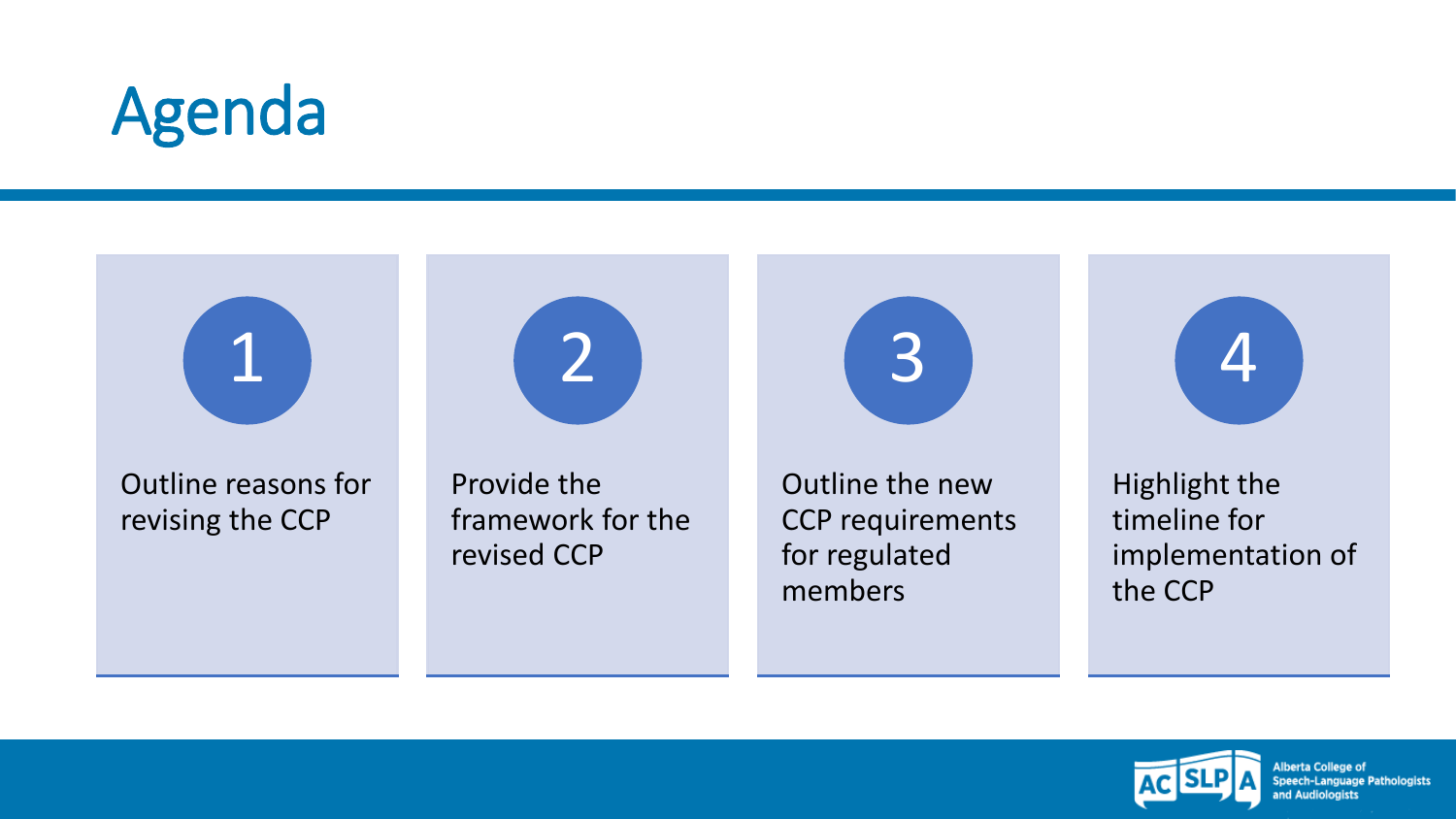# Why the Change?

\*Required every 3 years



[†https://www.acslpa.ca/wp-content/uploads/2022/01/2022-](https://www.acslpa.ca/wp-content/uploads/2022/01/2022-Continuing-Competence-Program-Background-and-Rationale.pdf) Continuing-Competence-Program-Background-and-Rationale.pdf

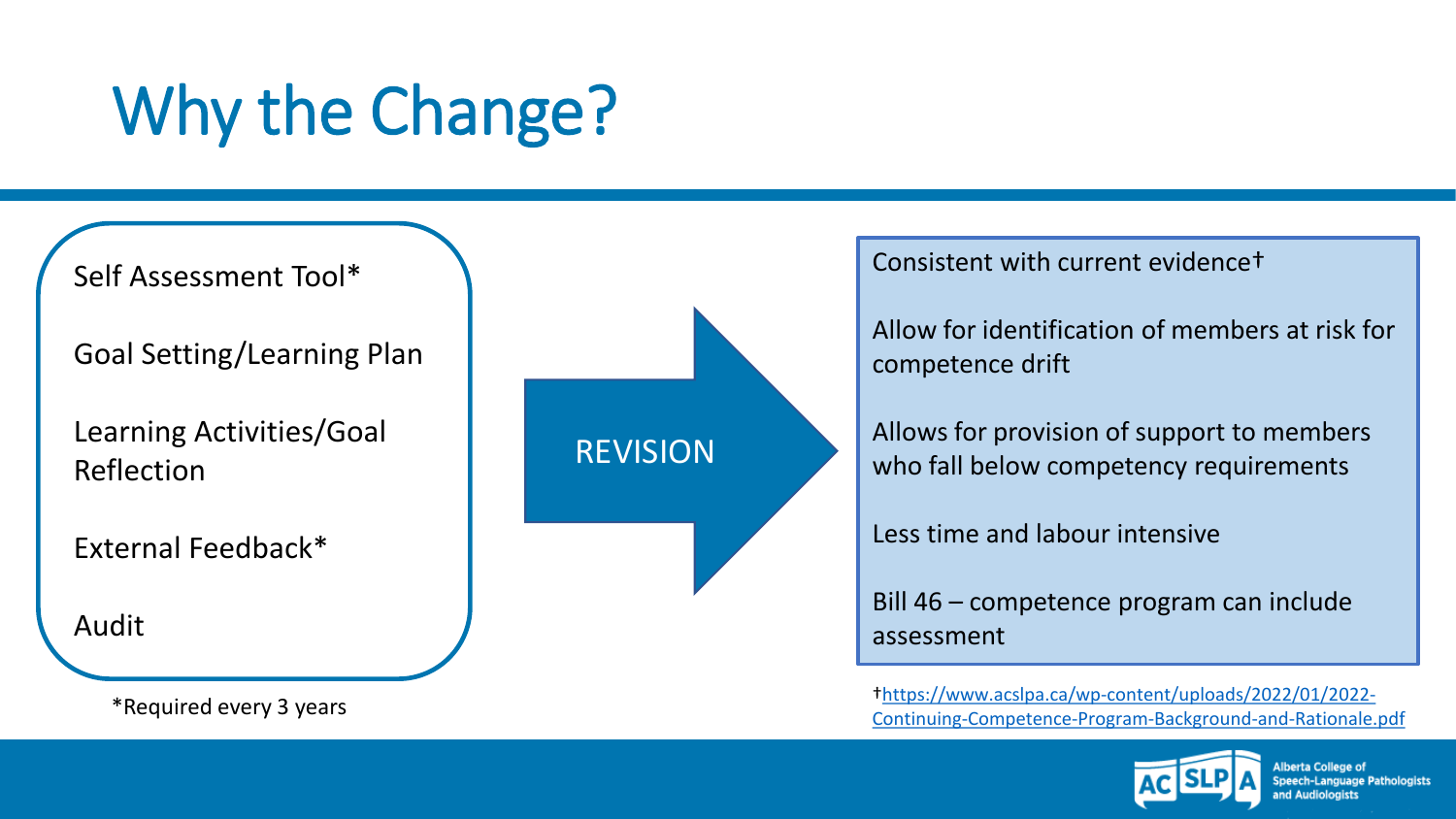#### The Evidence











Risks & Supports Feedback from a

trusted source

Engagement and investment in profession

Continual learning



Alberta College of Speech-Language Pathologists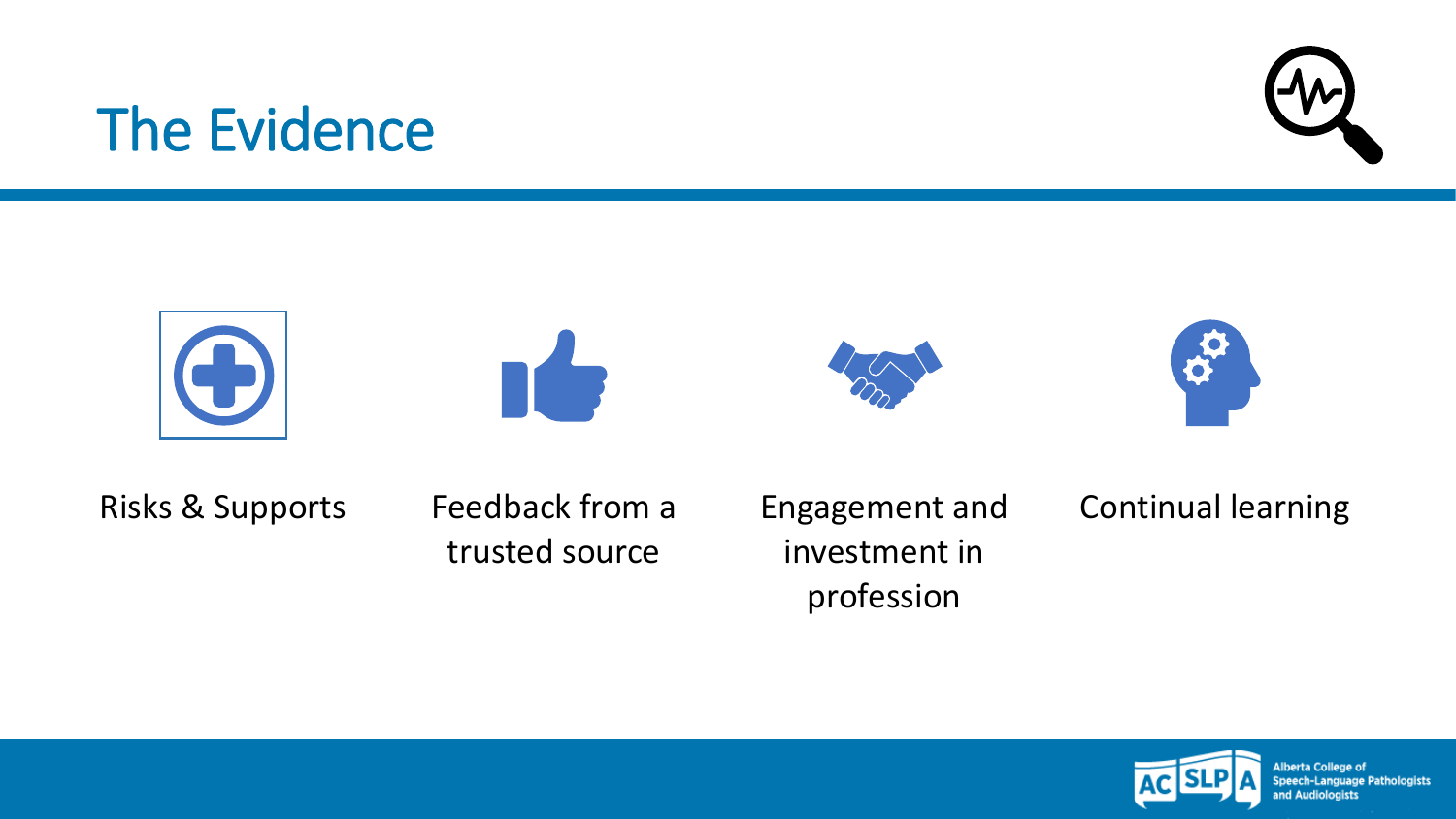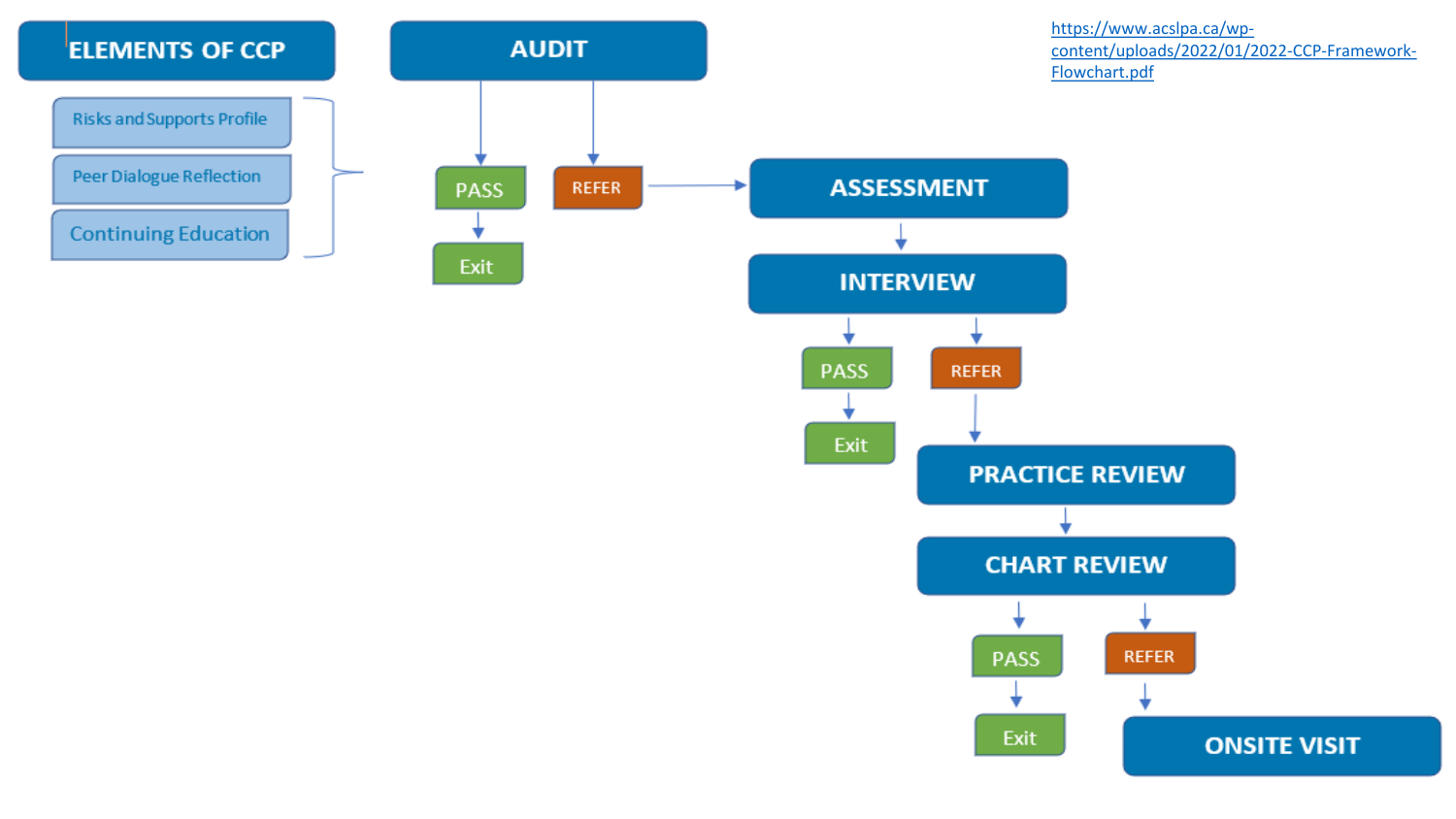## Design Objectives





Positive support and ve support and Fairness and justice Effective and<br>coaching efficient



Progressive approach

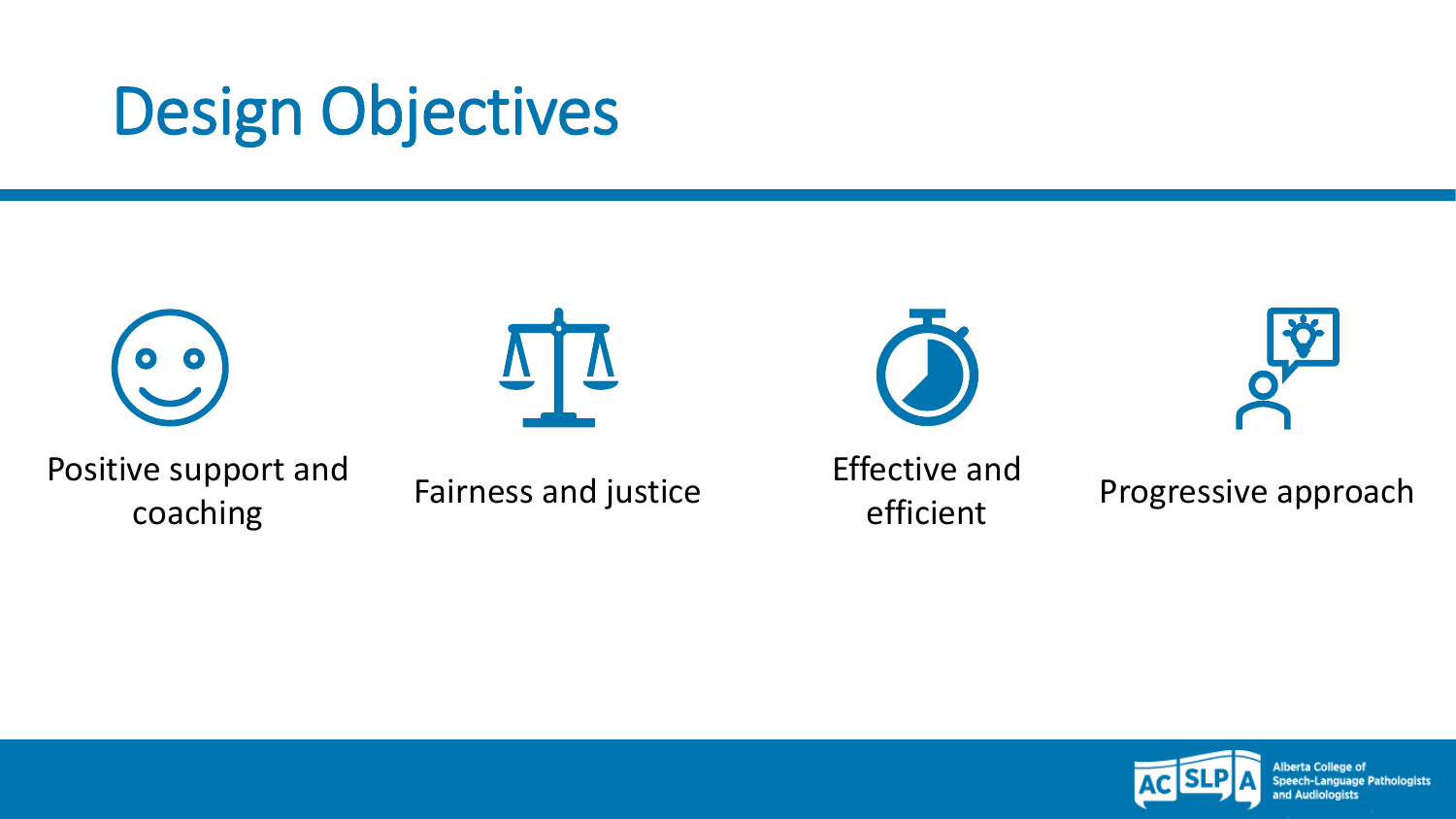### **CCP Overview**

#### **Members:**

-Risks & Supports -Peer Dialogue Reflection -Continuing Education **Activities** 

#### **Competence Committee:**

-Audit CCP submissions

#### **Assessors:**

- -Assessment
- 1. Interview
- 2. Chart Review
- 3. On-site Visit

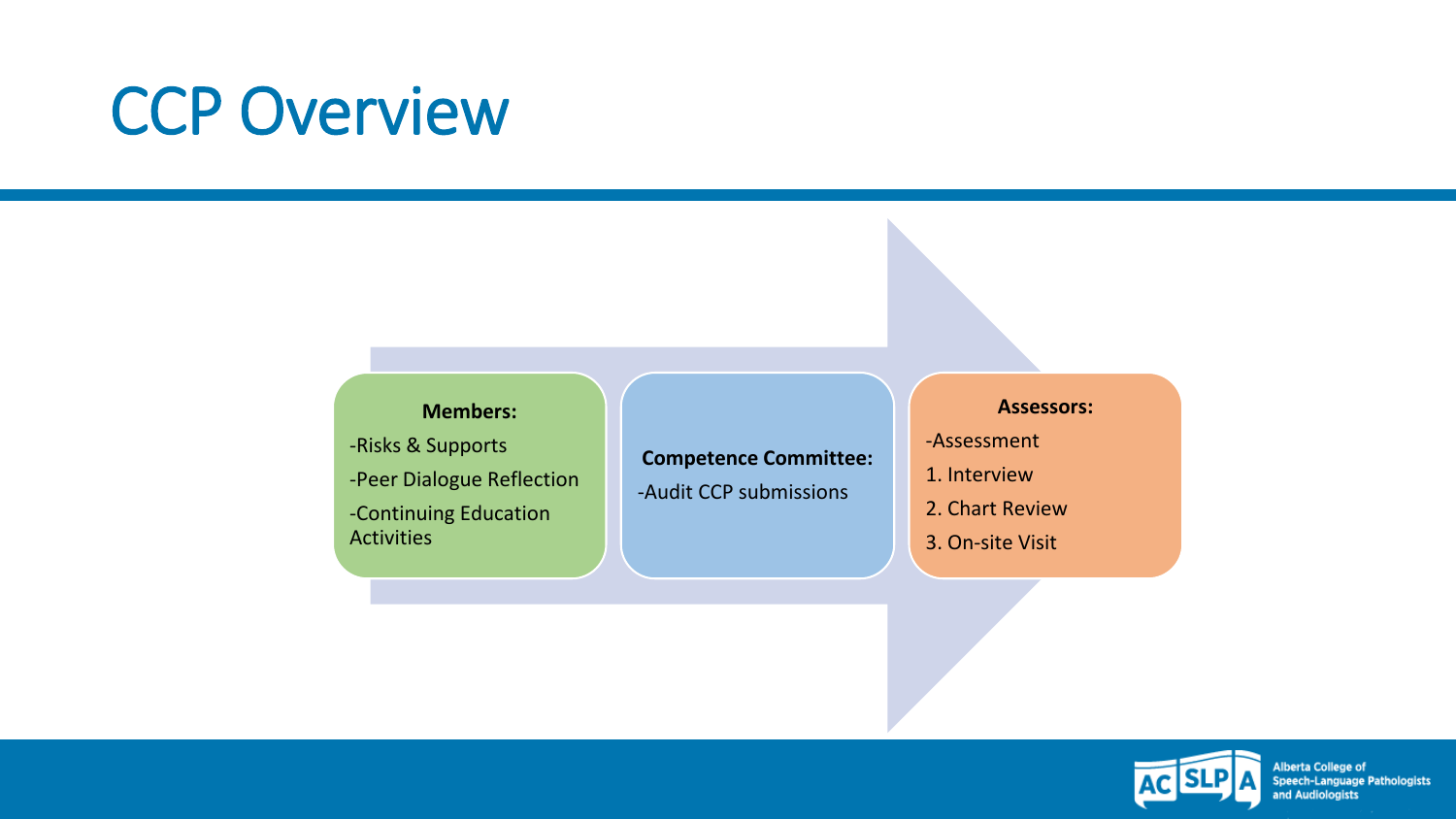### CCP Element – Risks and Supports Profile

- What risks and supports do you have to your competence?
	- Pick from a list and/or provide your own
- Discuss how risks impact your competence (link risks to practice)
- Discuss how supports mitigate risks and impact competence (link supports to practice)

*\*Every clinician has risks to practice \*\*Identifying risks is important to reflective practice \*\*\*No 'punishment' for identifying risks \*\*\*\*Applicable to clinical, administrative, and academic positions* 



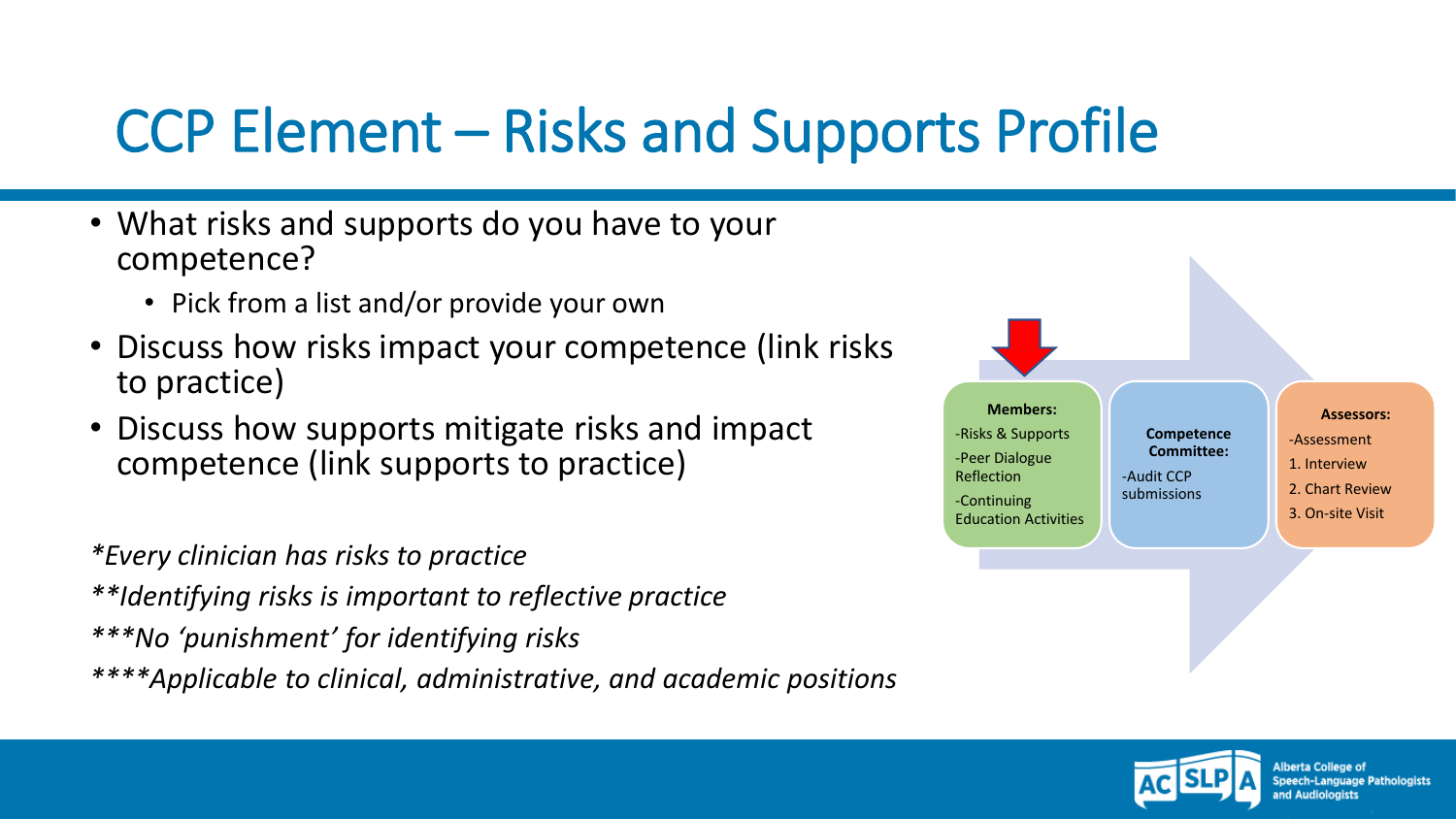## Risks - Examples

|                 | Adequacy of practice<br>preparation or<br>education |  | Previous education program not<br>sufficient in providing specific skills or<br>knowledge due to brevity or low quality<br>in that area | No/little coursework in<br>specialized clinical area, e.g.,<br>pediatric feeding and swallowing,<br>pediatric amplification, cerumen<br>management, treatment for<br>tinnitus and hyperacusis |  |
|-----------------|-----------------------------------------------------|--|-----------------------------------------------------------------------------------------------------------------------------------------|-----------------------------------------------------------------------------------------------------------------------------------------------------------------------------------------------|--|
| <b>Nellness</b> |                                                     |  | Physical or mental health issues that<br>affect service delivery                                                                        | Illness, chronic conditions,<br>anxiety, stress, depression, burn<br>out, etc.                                                                                                                |  |
|                 | Resources                                           |  | Lack of resources within the practice<br>environment                                                                                    | People (e.g., insufficient human<br>resources to cover caseload),<br>financial (e.g., insufficient<br>funding, equipment, materials,<br>time) etc.                                            |  |

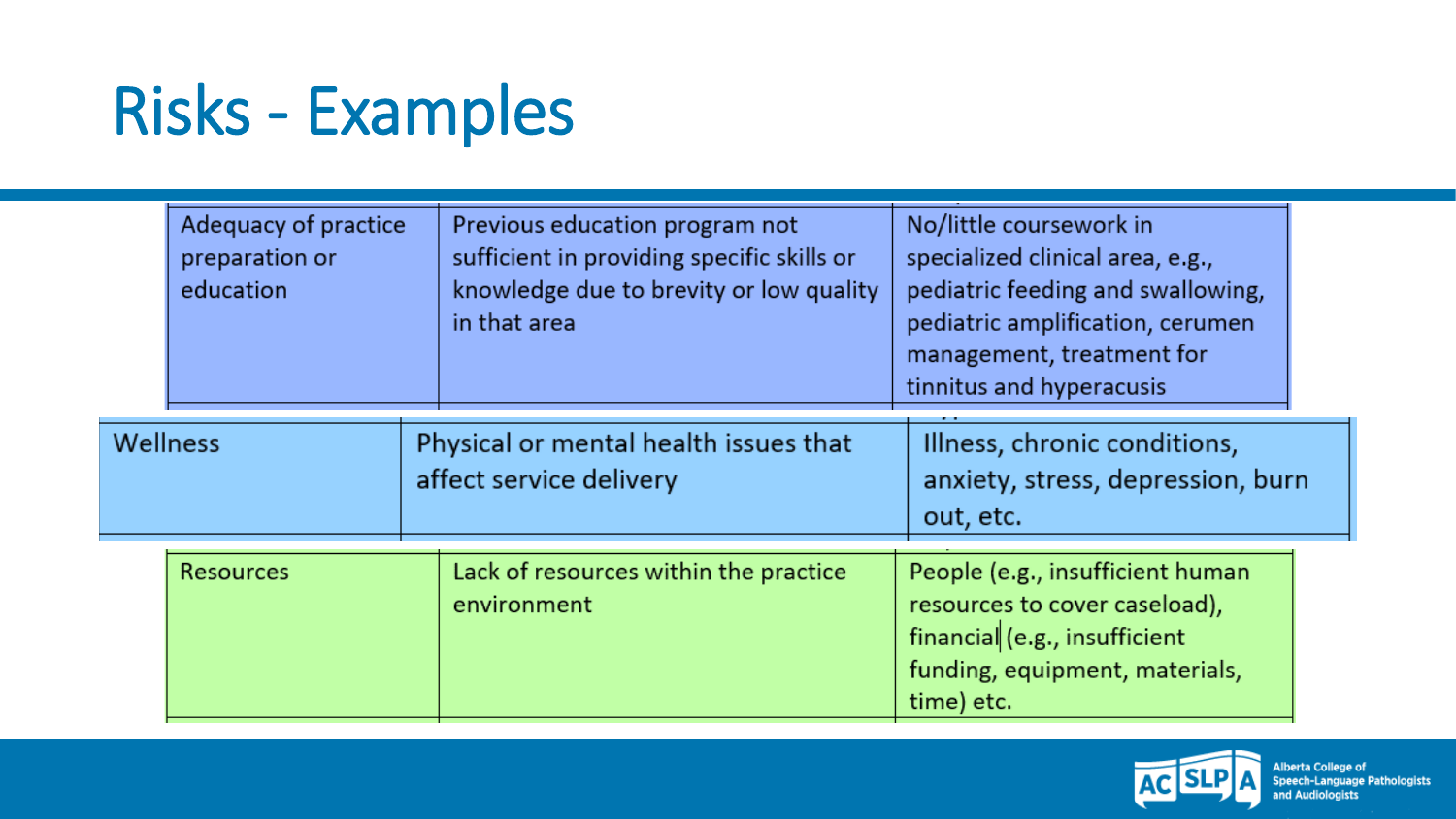## Supports – Examples

| Quality assurance | Participation in formal and structured | Workplace continuing      |
|-------------------|----------------------------------------|---------------------------|
| participation     | workplace quality assurance program    | competence programs, etc. |
|                   |                                        |                           |

| Continuing education | Involvement in an educational activity | Courses, workshops,            |
|----------------------|----------------------------------------|--------------------------------|
| participation        | during the practice year. May include  | conferences, virtual interest  |
|                      | specialized training                   | groups, communities of         |
|                      |                                        | practice, personal study, etc. |
|                      |                                        |                                |

| Support through | <b>Employer or site-specific</b>     | Clinical practice lead |
|-----------------|--------------------------------------|------------------------|
| structure or    | structures/processes that develop or | supervision            |
| organization    | maintain competence                  |                        |

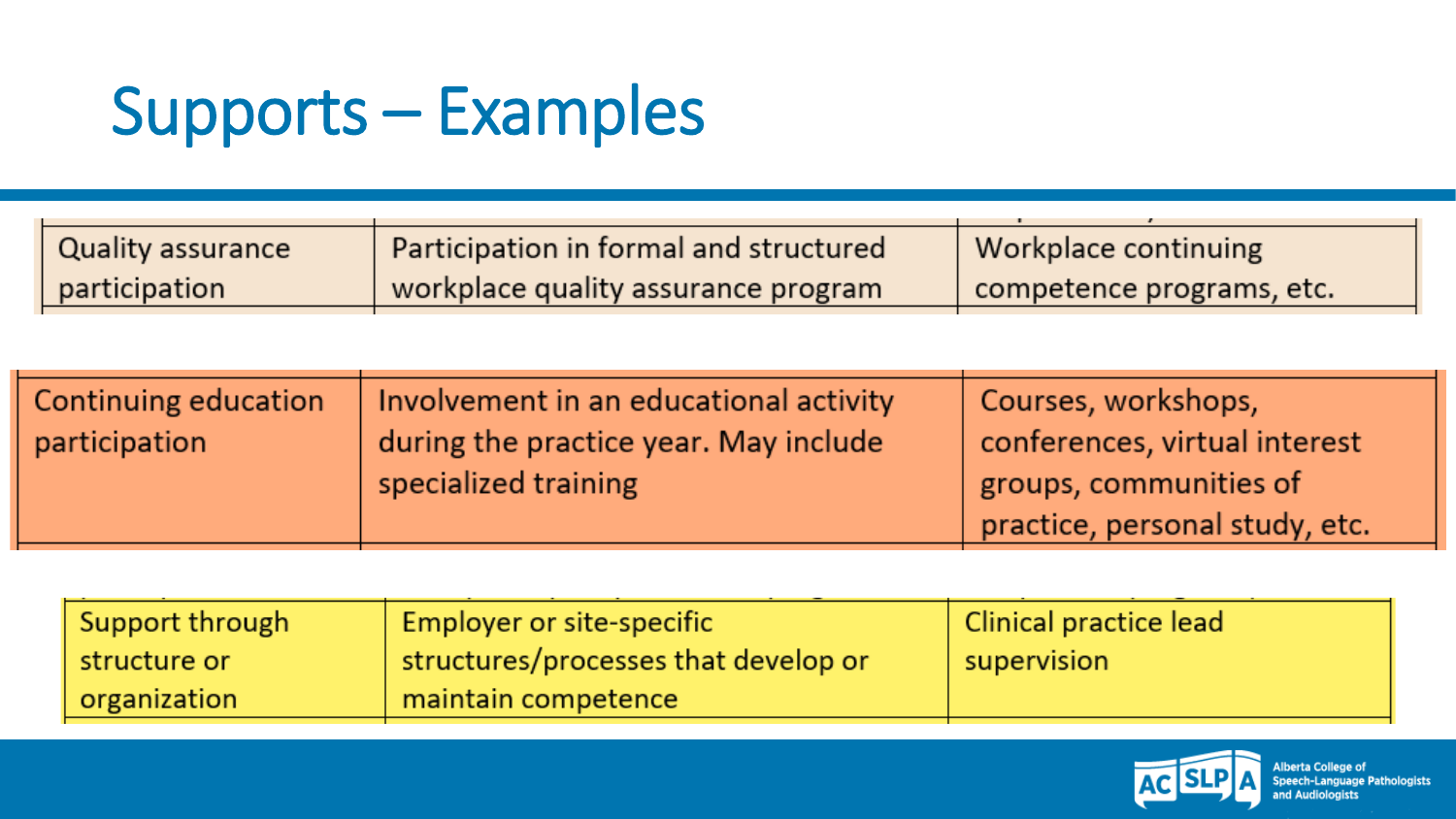## CCP Element – Peer Dialogue Reflection

- Describe
	- The situation discussed with peer (or supervisor or mentor)
	- Why you chose this peer
	- How discussion impacted your practice (link to practice)

\*peer does not have to be an SLP or Audiologist

\*\*peer does NOT have to fill anything out



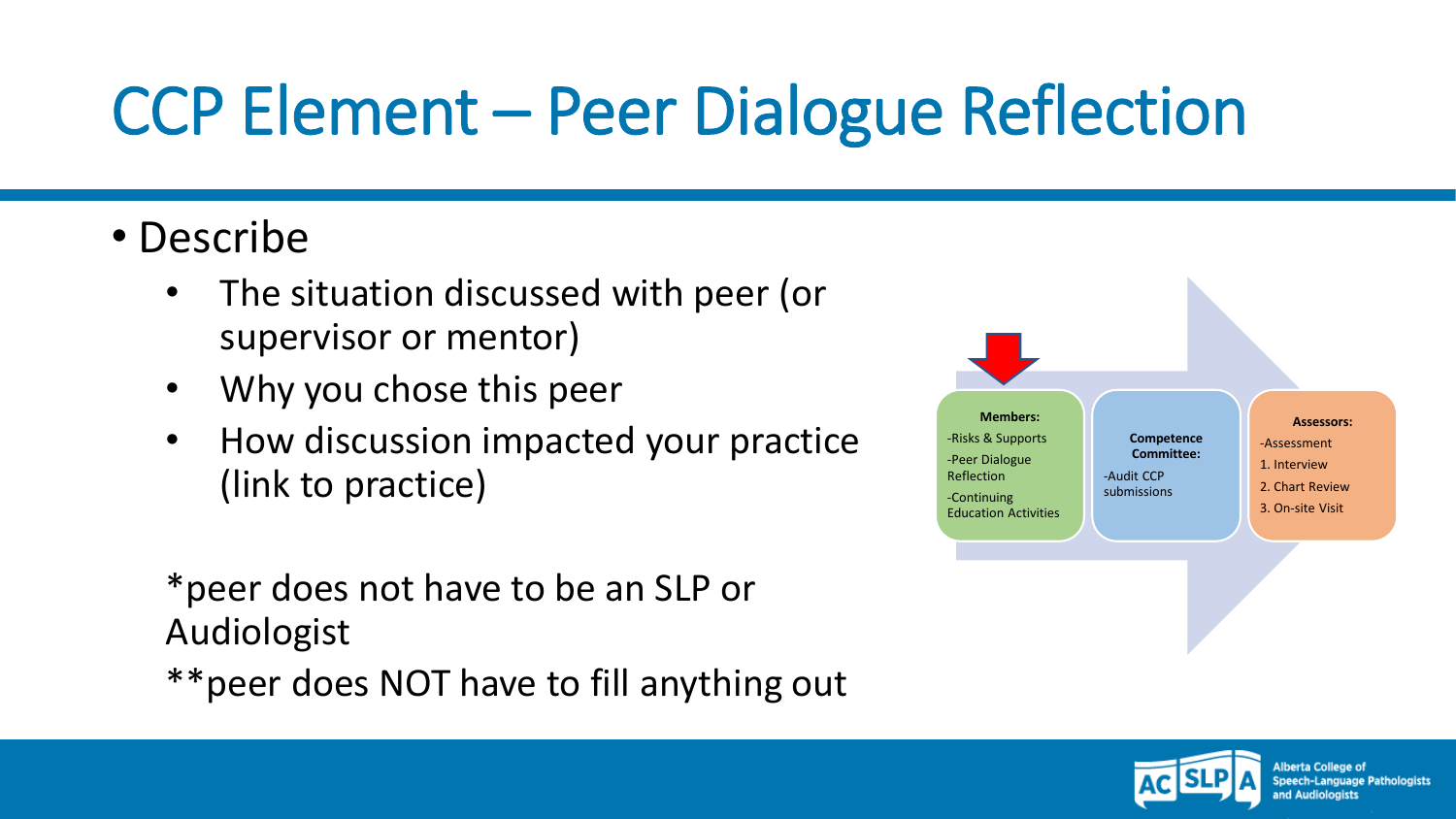

### CCP Element – Continuing Education Activities

- List continuing education activities undertaken for the year
- Need to provide specifics (dates, URLs, article references etc.)
- Must check off AT LEAST ONE activity
- NO MIMIMUM number of hours required
- Describe how activities impacted competence (link to practice)

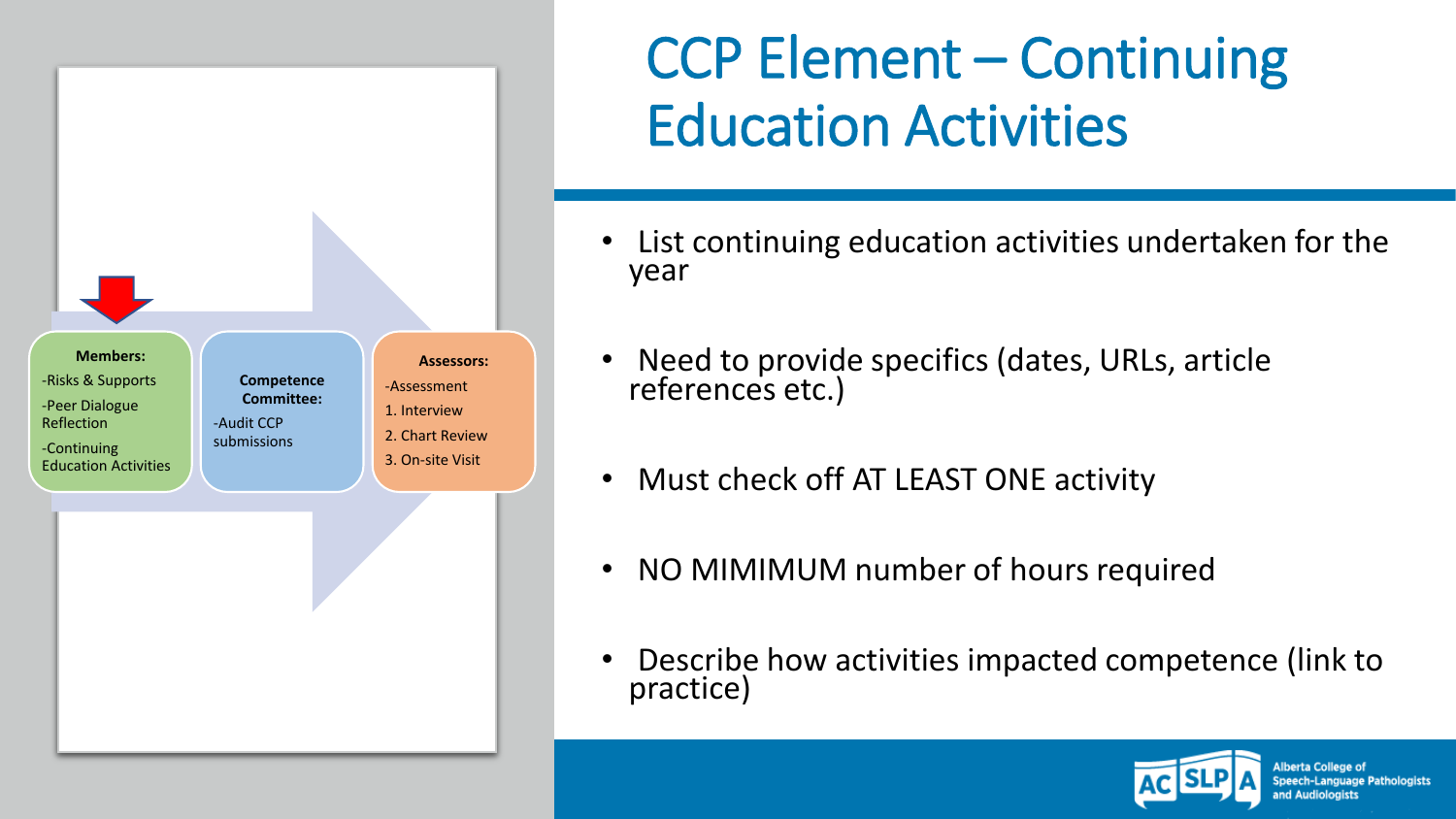## Continuing Education Tracking

- All college-directed activities (e.g., jurisprudence education requirements, therapeutic boundaries guideline, etc.).
- Attendance at professional/clinical education event(s) (e.g., conference(s), presentations, workshops, webinars, seminars)
- Self-Study (e.g., review of scholarly articles, literature, internet searches)
- Supervision and mentorship of colleagues or students
- Publications in a peer-reviewed journal
- Participation in a study or interest group
- Professional committee work (e.g., ACSLPA committee, SAC or ASHA task force)
- Coursework (online or in-person) including university courses related to profession
- Teaching (online or in-person) of coursework related to profession (e.g., university or college courses)
- Presentation(s)/in-service(s) (e.g., to students, other professionals)
- Presentation by manufacturer

https://www.acslpa.ca/wp[content/uploads/2022/01/2022-Continuing-](https://www.acslpa.ca/wp-content/uploads/2022/01/2022-Continuing-Education-Activities-What-Counts.pdf)Education-Activities-What-Counts.pdf

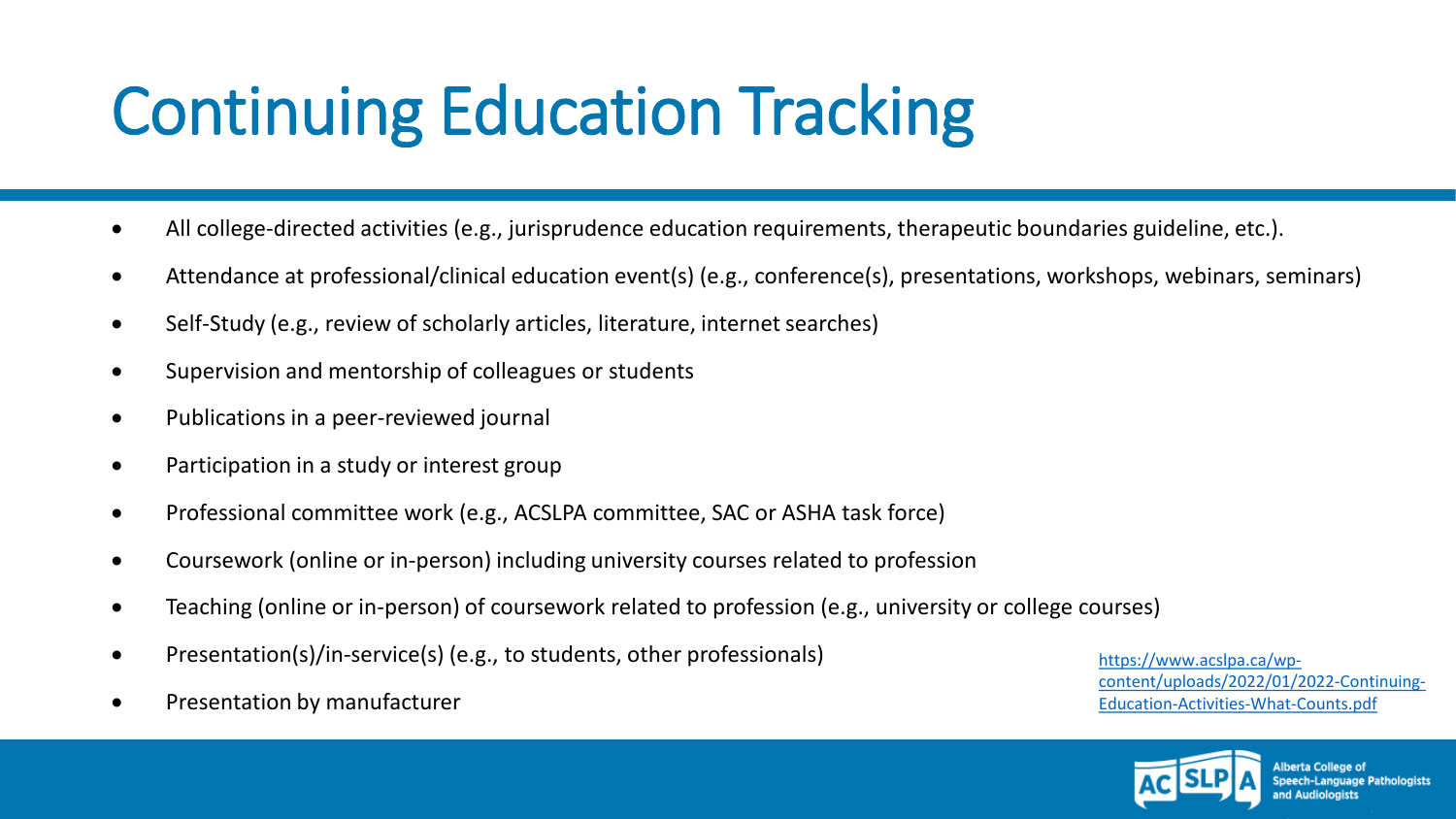| <b>Component</b>  | <b>Previous CCP</b>                                 | <b>Revised CCP</b>                                                                                                                                                                  |
|-------------------|-----------------------------------------------------|-------------------------------------------------------------------------------------------------------------------------------------------------------------------------------------|
| Self-             | Self-Assessment Tool - every 3 years                | Risk & Supports Profile completed annually.                                                                                                                                         |
| assessment        | Evaluated against entry-level competencies          | Self-evaluated risks to competence drift and<br>supports in place to mitigate risk                                                                                                  |
| <b>Learning</b>   | Identify at least one learning goal annually.       | Not required                                                                                                                                                                        |
| Goal(s)           | Indicate which competence area is targeted          |                                                                                                                                                                                     |
| <b>Continuing</b> | Indicate continuing education undertaken to help    | Indicate all continuing education activities                                                                                                                                        |
| <b>Education</b>  | meet identified learning goal                       | undertaken                                                                                                                                                                          |
|                   | Link learning from activities to progress with goal | Reflect on how learning impacted competence                                                                                                                                         |
| <b>Peer</b>       | External feedback options - every 3 years           | Reflection of peer dialogue completed annually                                                                                                                                      |
| <b>Engagement</b> | Both member and peer complete form                  | No requirements from peer                                                                                                                                                           |
|                   | Reflect on learning from peer feedback              | Summarize the conversation they had about a<br>specific case, or situation, information about which<br>competence areas were impacted, and reflect on<br>what changed in competence |

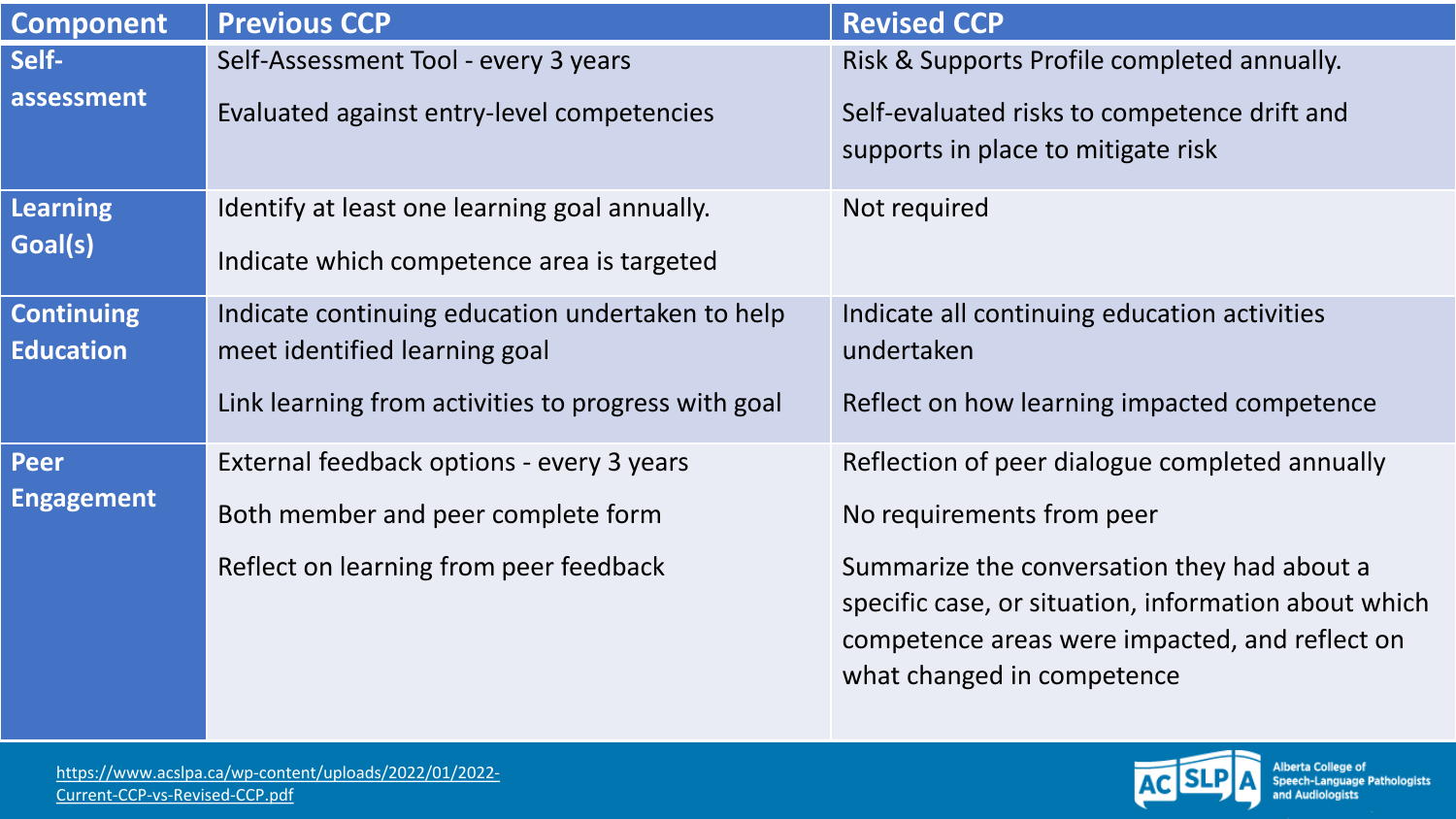# Less time & labour intensive?

#### Yes!

- Checklists
- Question prompts & scaffolding
- Relevance to practice
- Examples
- Rubrics
- Ongoing support during transition
- Practice Advisor support



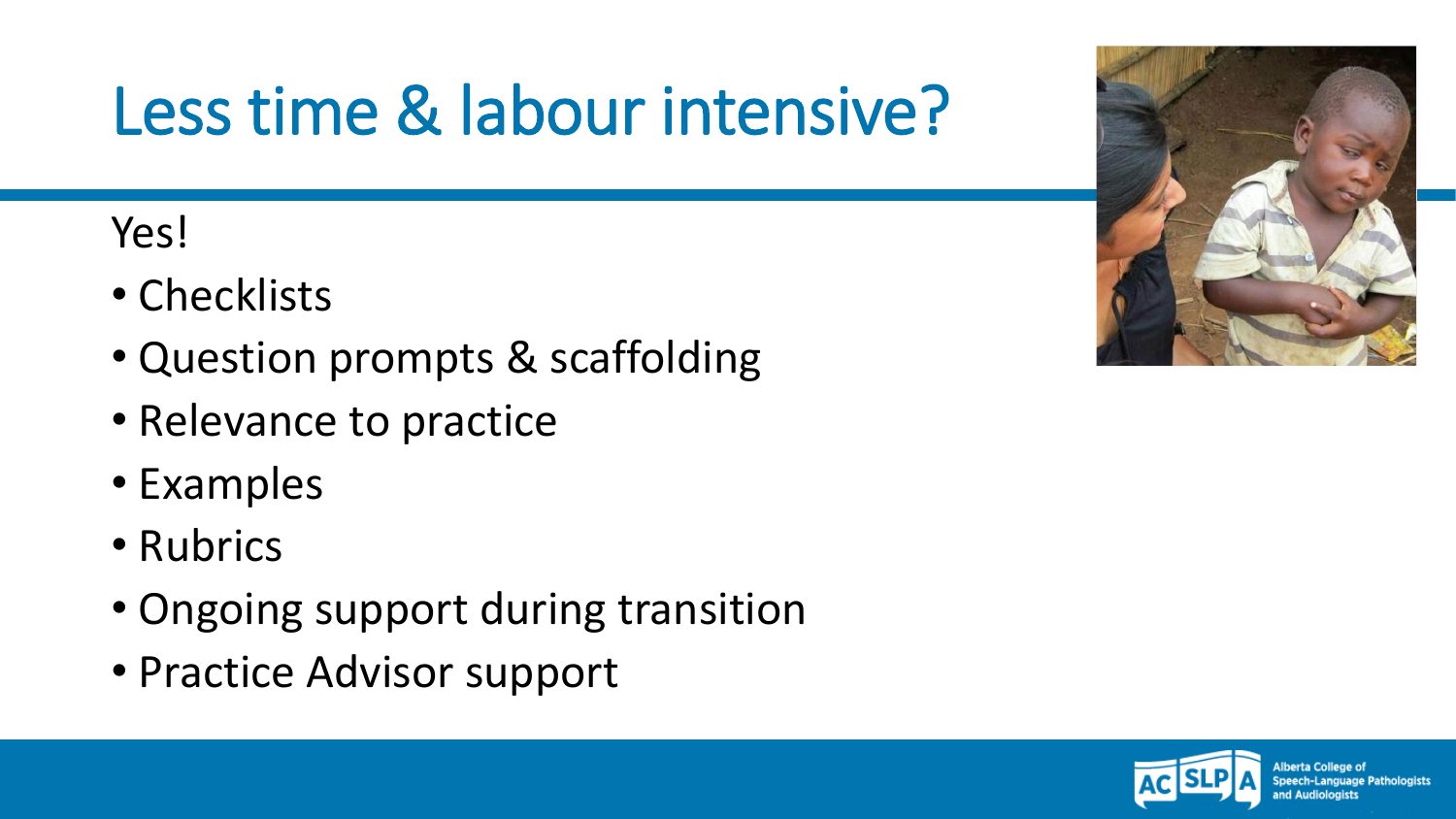## Audit/Review/Screening of CCP Submissions

**WHO** – 10-20% of members annually + 2-3% of members (random completeness check) + any member flagged for audit

**WHAT** – Review CCP submissions

**HOW** – Use rubrics to determine if submission meets/does not meet criteria

**WHY** – Determines members in need of support to meet competency requirements



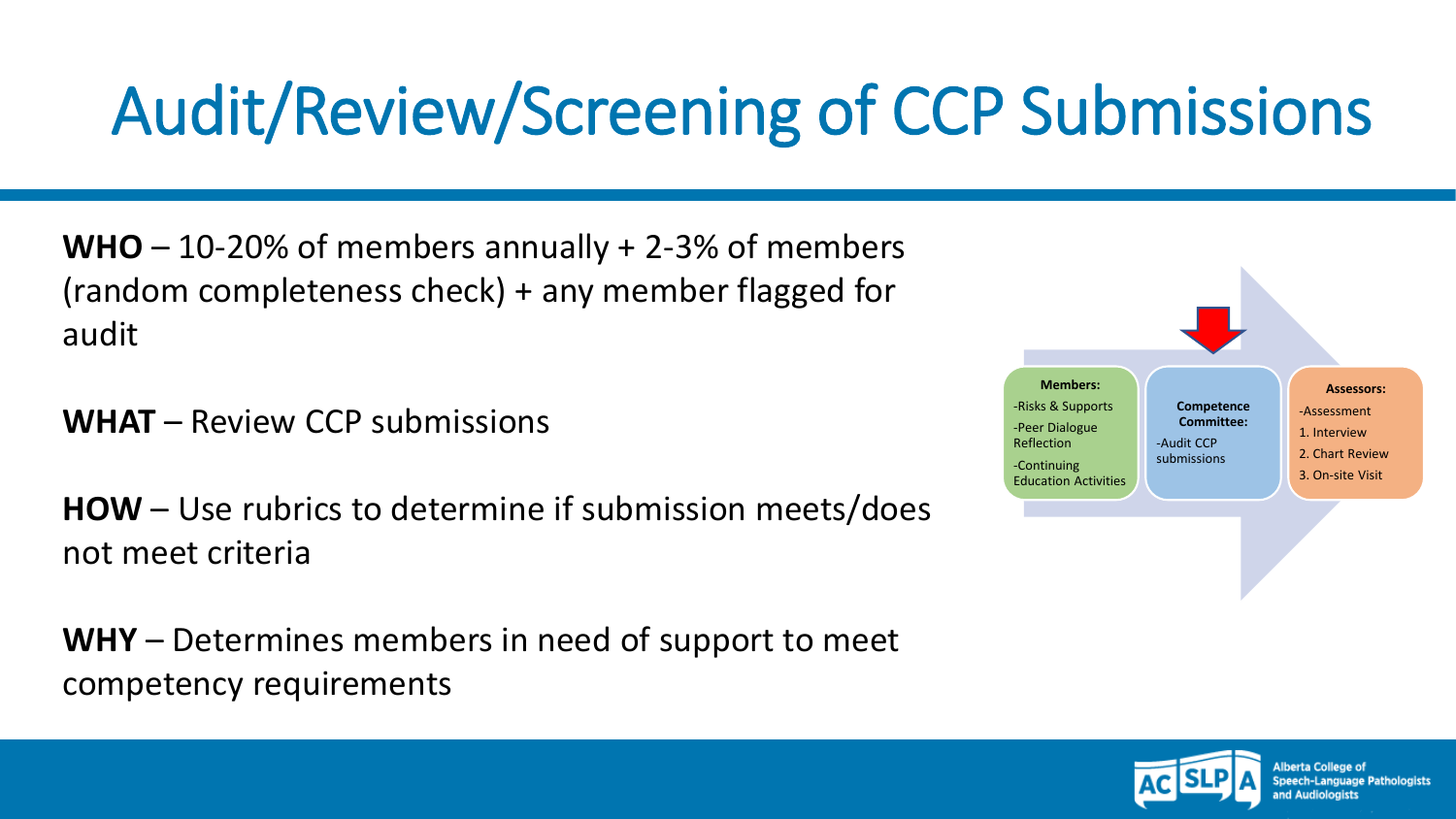### Assessment

#### **Members:**

-Risks & Supports -Peer Dialogue Reflection

-Continuing Education Activities

#### **Competence Committee:**

-Audit CCP submissions

#### **Assessors:**

-Assessment

- 1. Interview
- 2. Chart Review
- 3. On-site Visit

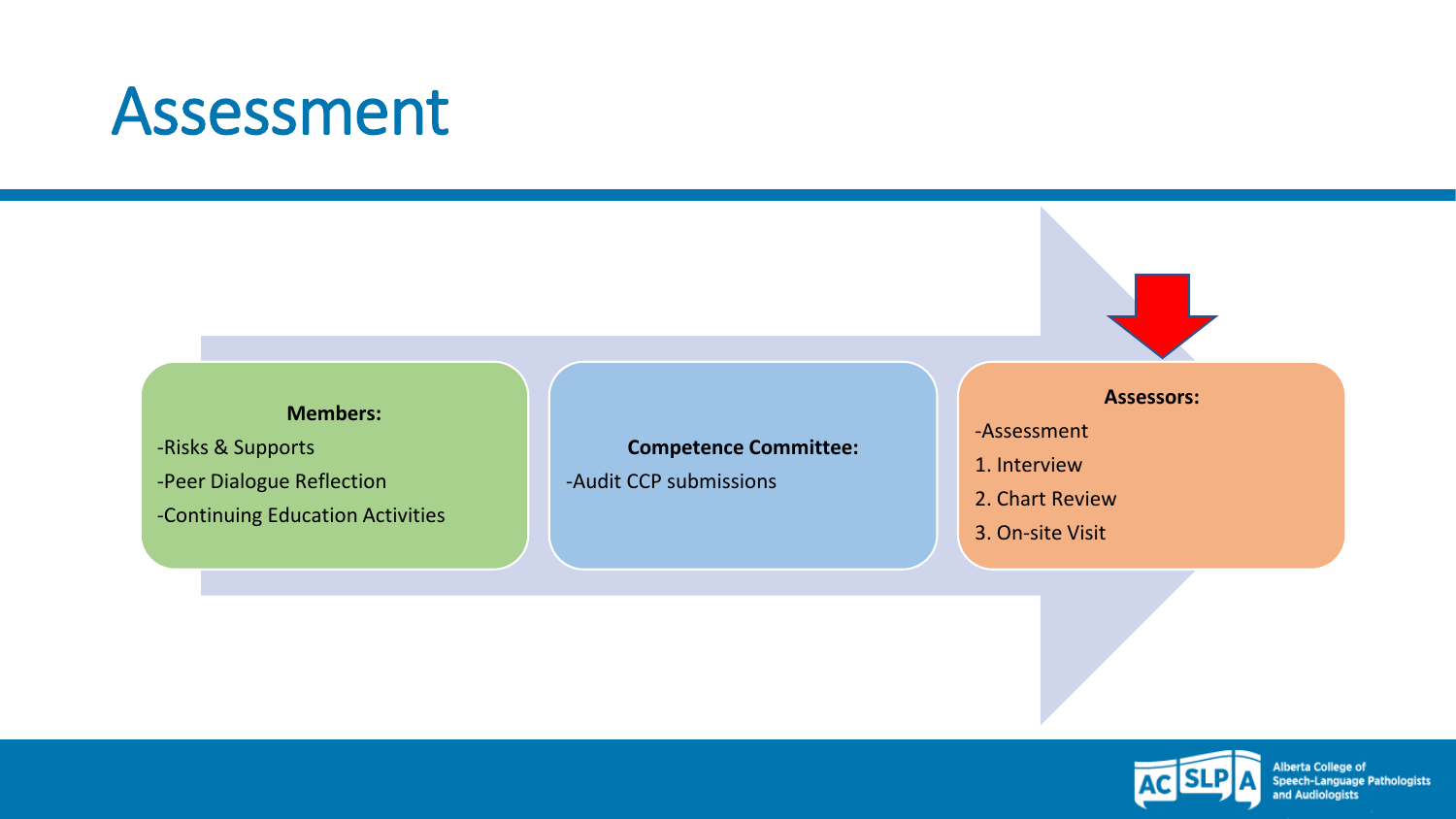### Assessment

- 1. Interview
- 2. Chart Review (Practice Review, part 1)
- 3. On-Site Visit (Practice Review, part 2)



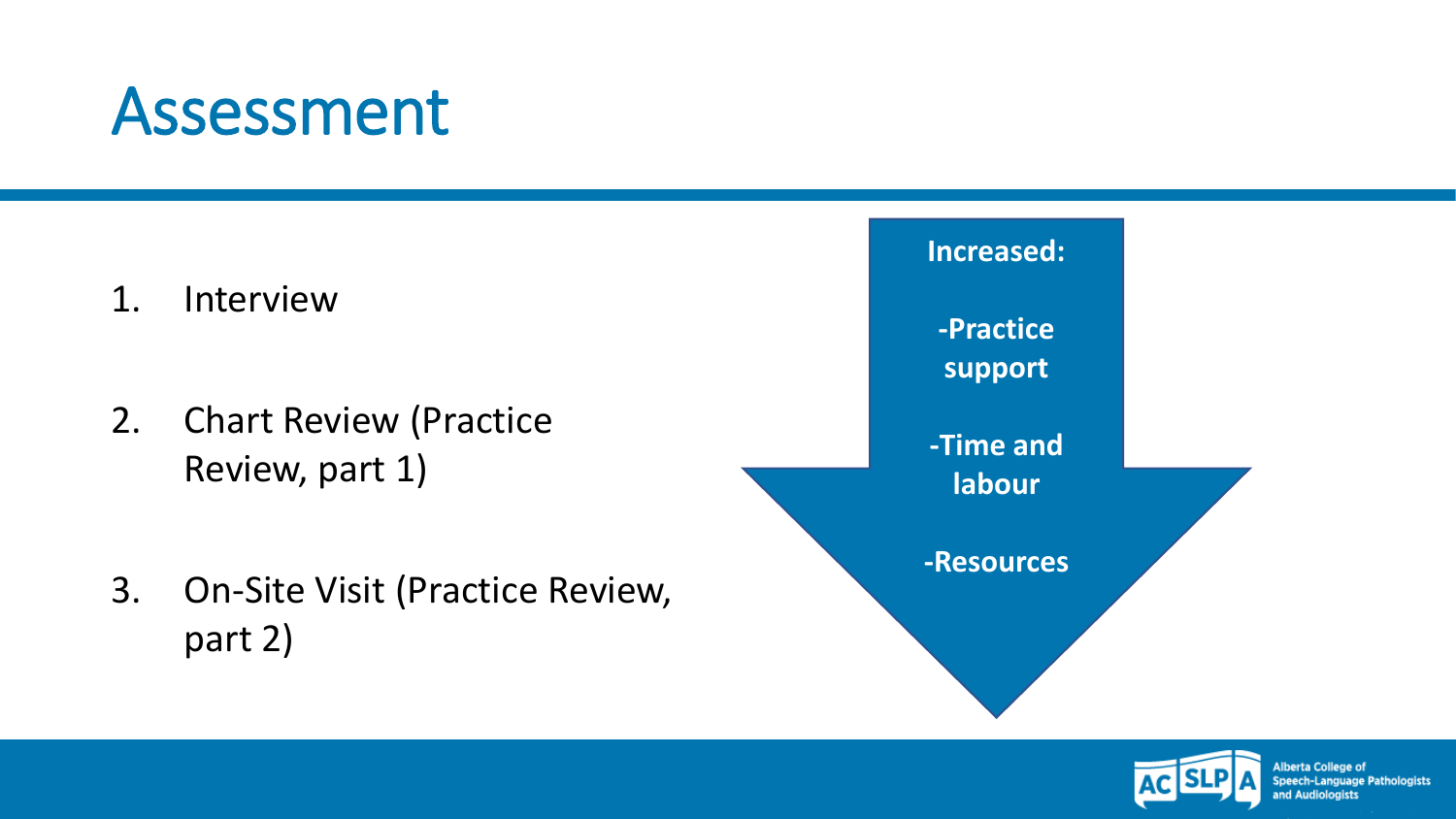### A Quick Break



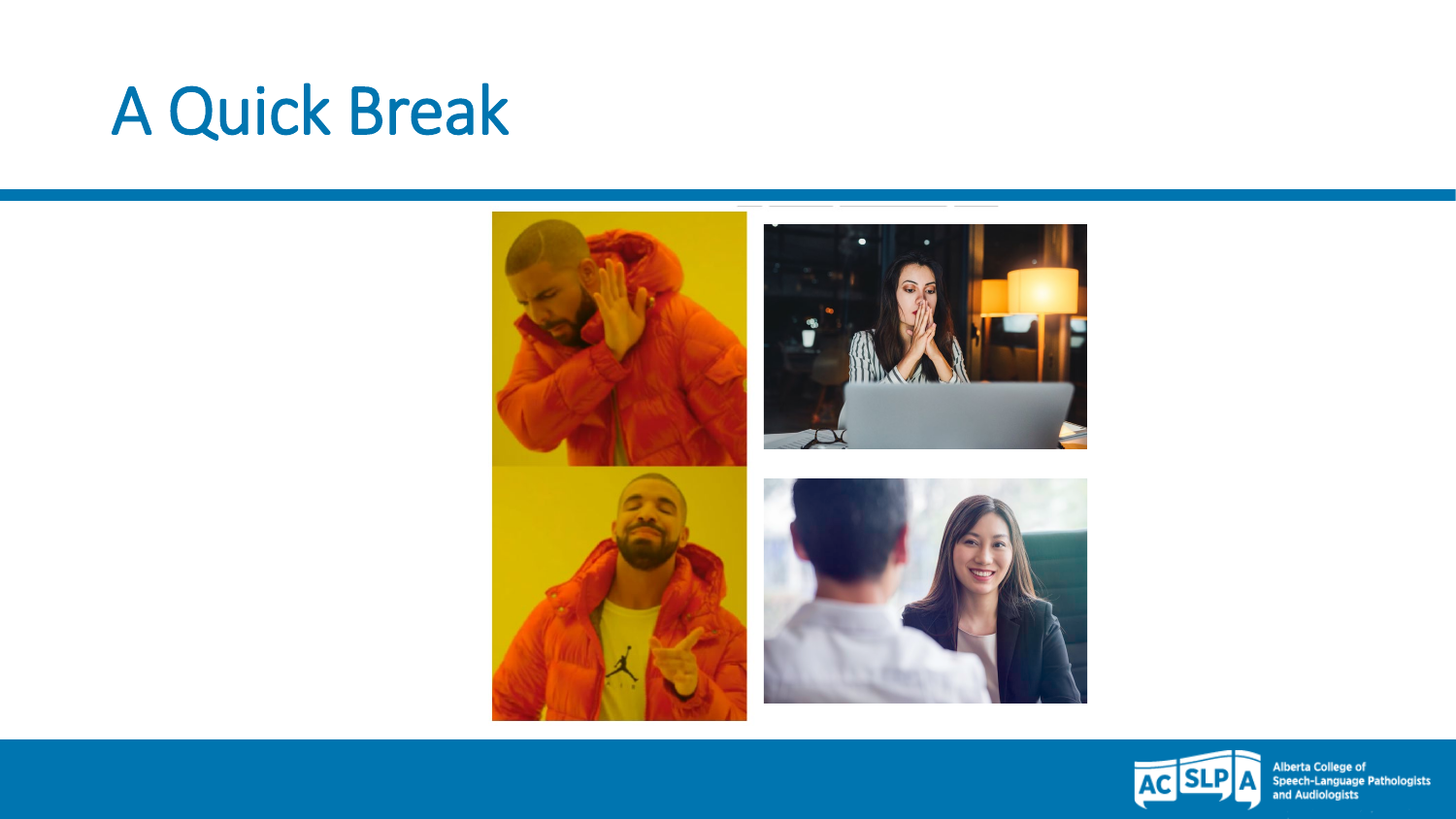#### **Timeline**



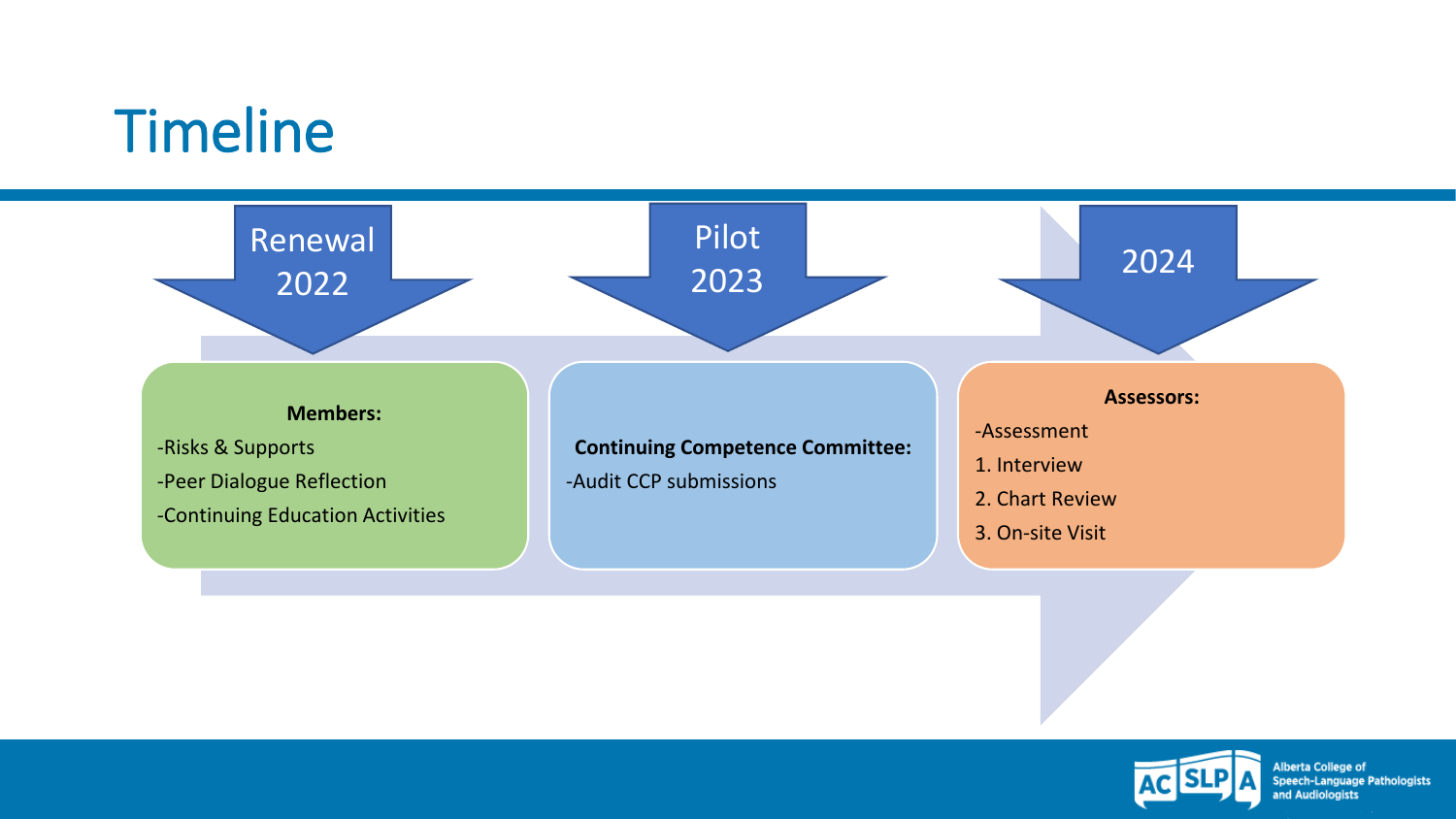#### When/How Will You Get More Information?

https://www.acslpa.ca/wp[content/uploads/2022/01/2022-CCP-Checklist](https://www.acslpa.ca/wp-content/uploads/2022/01/2022-CCP-Checklist-for-Members.pdf)for-Members.pdf

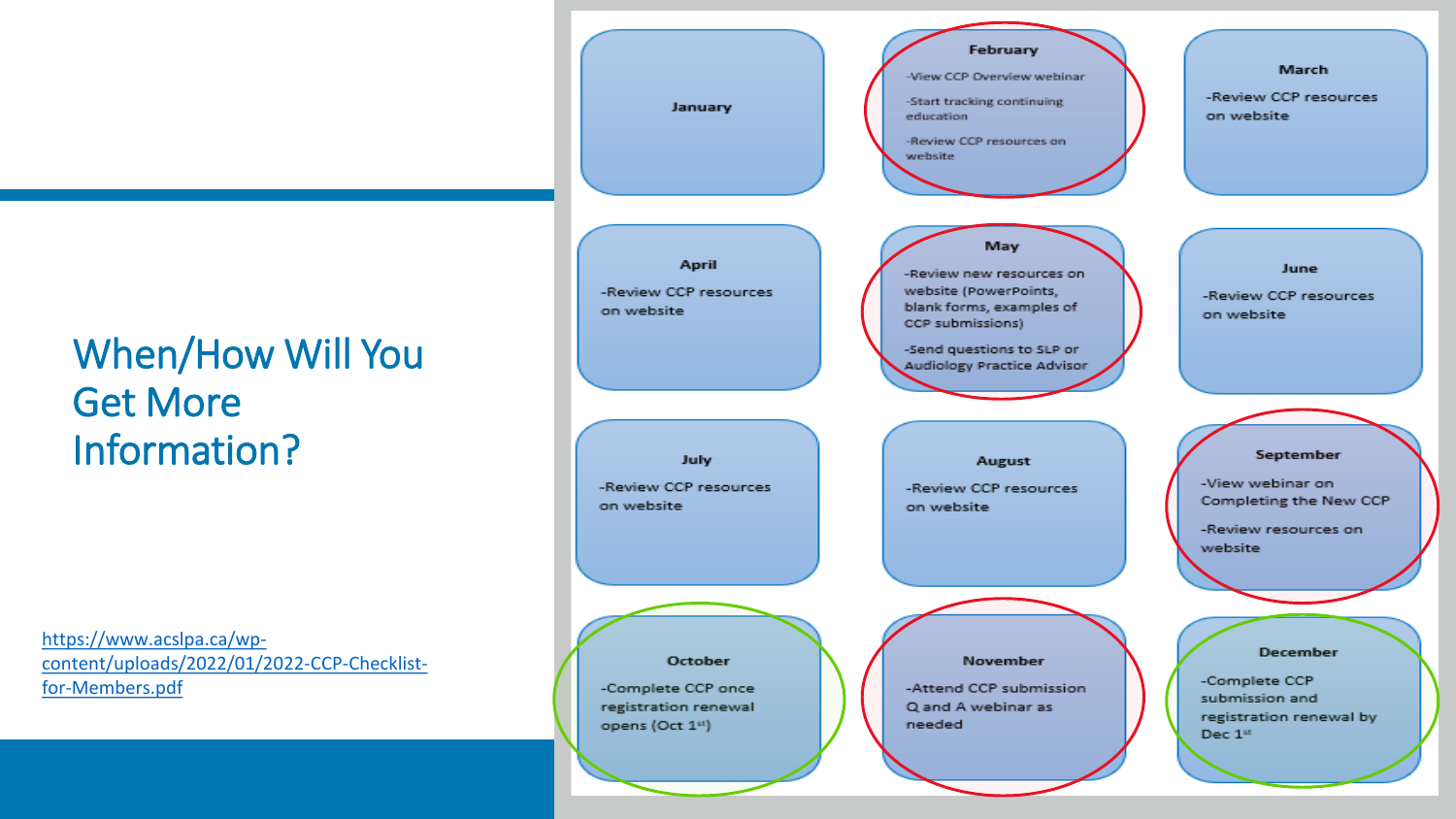### What's on the website?